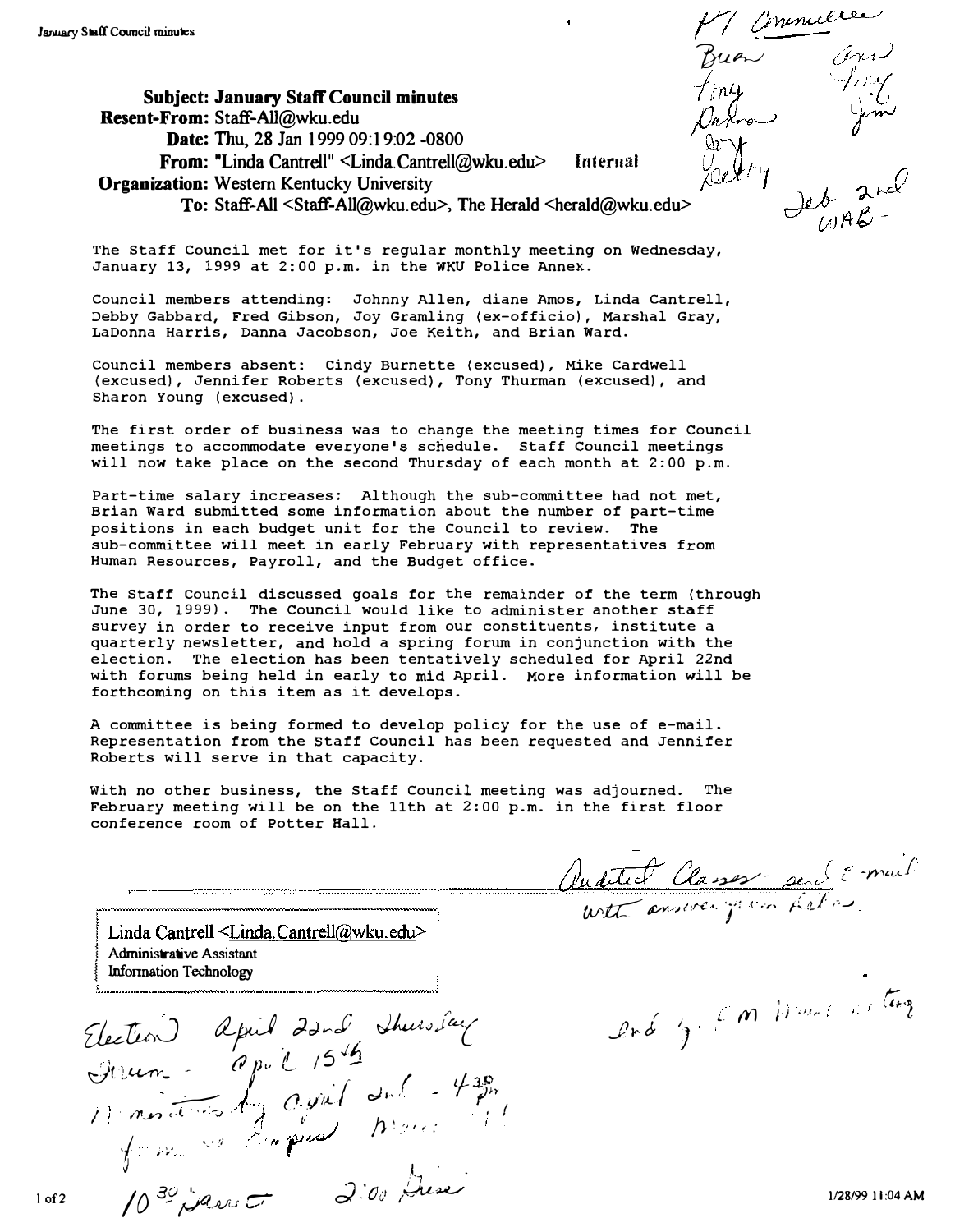#### Subject: February Staff Council Minutes Resent-From: Staff-AlI@wku.edu Date: Tue, 23 Feb 1999 16:01:54 -0600 From: "Linda Cantrell" <Linda.Cantrell@wku.odu> Internal Organization: Western Kentucky University To: Staff-All <Staff-All@wku.edu>, The Herald <herald@wku.edu>

The Staff Council convened for its monthly meeting on February 11, 1999 at 2 :00 p.m. in the Potier Hall 1st floor conference room.

Members present: Johnny Allen, Diane Amos, Cindy Burnette, Mike Cardwell, Debby Gabbard, Fred Gibson, Joy Gramling (ex-officio), Marshall Gray, LaDonna Harris, Danna Jacobson, Joe Keith, Jennifer Roberts, Tony Thurinan, and Sharon Young.

Members absent: Linda Cantrell (excused) and Brian Ward (excused)

Privatization of Student Health Service: Tony Glisson, Director of Human Resources, and Ann Mead, Chief Financial Officer, presented a proposed plan to look at leasing land to a private organization for the purposes of building a medical facility. President Ransdell has created a committee to explore the idea of providing medical services with extended hours to students, faculty, and staff. The Council posed several questions for consideration:

- 1. How does it effect student with no insurance?
- 2. Where will the facility be located?
- 3. Will there be adequate parking?
- 4. What services will be provided and by who?

Of major concern was the continued employment of approximately 16 people currently employed in student health services. A survey is being conducted to see how the students would feel about this service. It was expressed that the most important element was to make sure the students have a facility. Faculty and staff would have the option to use the facility or another provider.

Policy on payment for receipt of degrees: Tony Glisson presented a draft policy which attempts to streamline the process to reward people obtaining degrees. The group discussed three choices:

- 1. Lump sump payment;
- 2. Add to base pay; and,
- 3. Lump sum in year degree is obtained and add to base pay the next fiscal year. The increase to base is over and above any merit or cost of living adjustment increase.

After much discussion, it was decided to table the recommendation until the next meeting so the Council members would have a chance to think about it.

Update of part-time salary increase issue: Danna Jacobson, Tony Thurman, Debby Gabbard, and Bryan Ward met with Jim Cummings (payroll), Ann Mead (Budget), and Tony Glisson (Human Resources) to try and identify the part-time employees as to start dates and the number of hours worked per year. It is too late to include in the budget process for this year but Ms. Jacobson strongly encouraged the Budget Council members to ensure that they take care of salary increases for part-time employees in their budgets.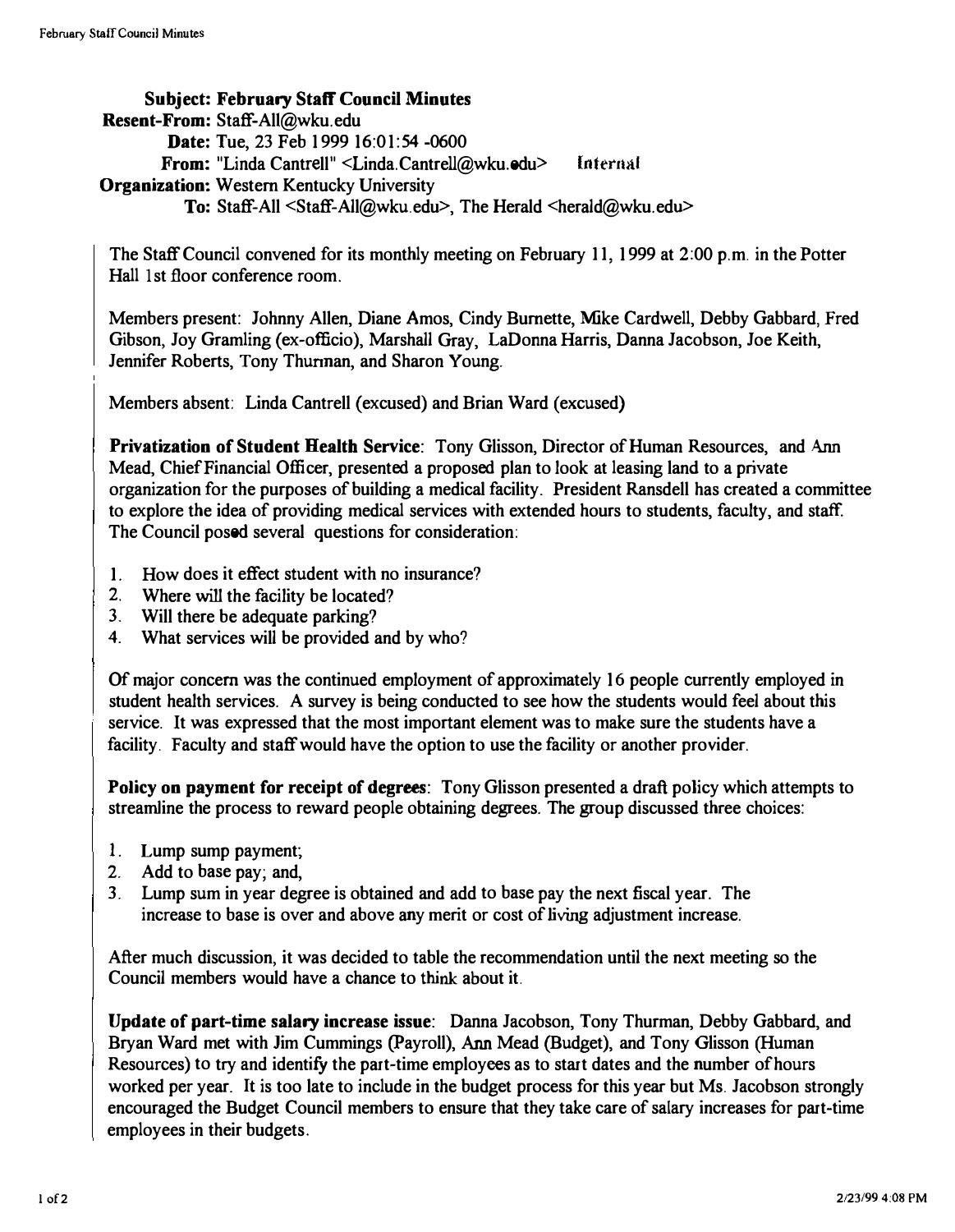4. Parking and Traffic Committee update: Cindy Burnette requested the Parking and Traffic Committee to make their 5 year plan available to the Council. Bob Cobb, co-chair of the Parking and Traffic Committee, will attend a Council meeting in the near future when visual aids are completed and explain the 5 year plan to the Council.

5. Staff regent update: Ms. Gramling presented the Council with a few highlights of the last Board of Regents' meeting. The new faculty regent, Mary Ellen Miller, was sworn in. the College of Education has added 2 new programs, the Board approved a student fee hike of \$85 for housing (sprinklers) and \$15 for student centers. An inflationary percentage raise was also approved. The University has purchased property for a facility in Glasgow and a post tenure review policy was approved. The Board agenda is now sent out via e-mail. If you have any questions or comments, please contact Joy.

6. Staff Council election: The nomination forms for the Staff Council election will be sent out on March 19, 1999.

7. Other business: Danna Jacobson is working with the Faculty Senate to get auditing of classes back into the policy. Tony Thurman suggested that the Council should consider drafting a statement on how the Staff Council stands on privatization.

The next meeting will be hosted by Cindy Burnette on March 11, 1999 at 2:00 p.m. in the first floor conference room of Potter Hall.

i With no other business, the meeting was adjourned.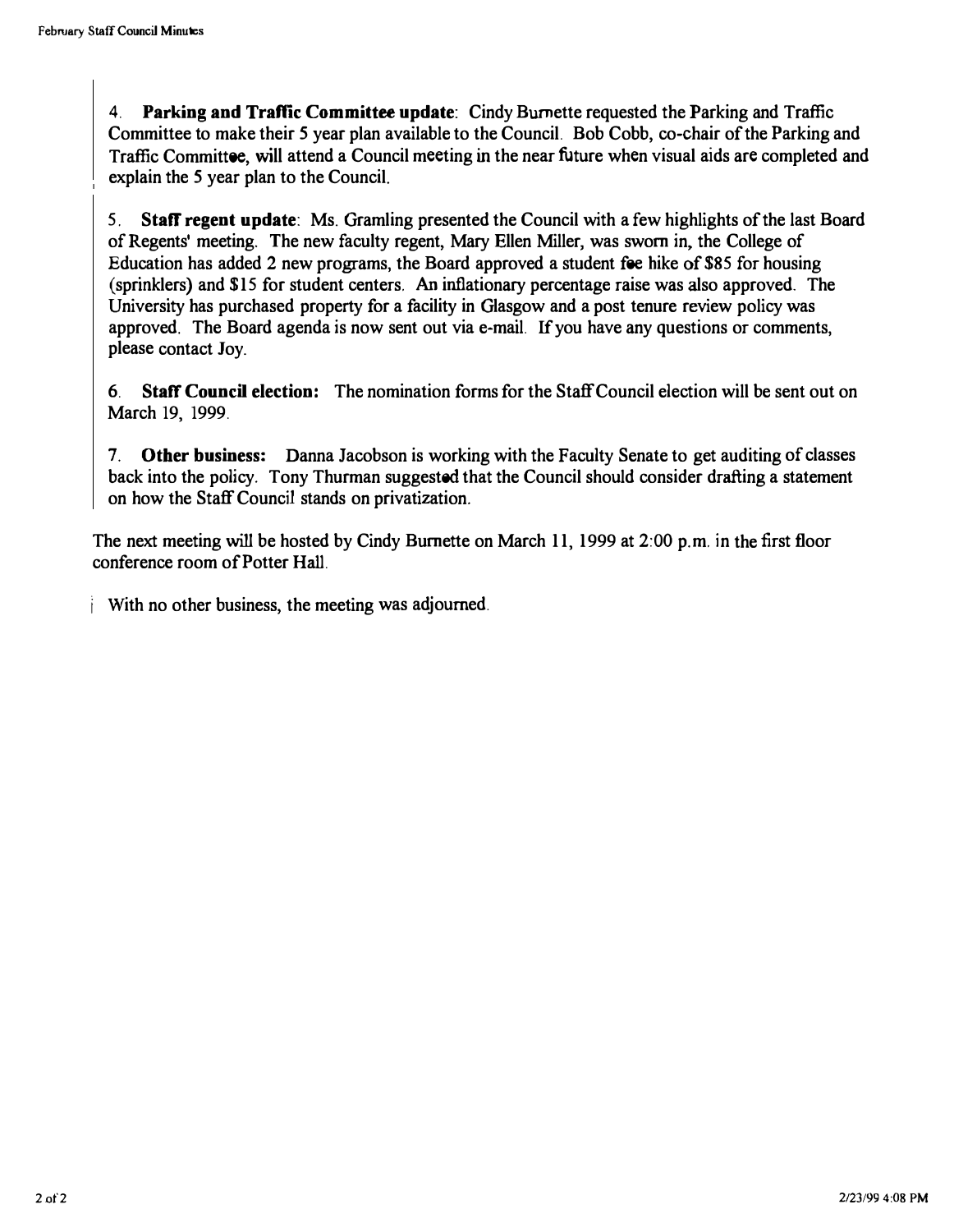#### Subject: Staff Council minutes Resent-From: Staff-All@wku.edu Date: Mon, 22 Mar 1999 16:04:25 -0600 From: "Linda Cantrell" <Linda.Cantrell@wku.edu> Organization: Western Kentucky University To: Staff-All <Staff-AlI@wku.edu> Internal

The Staff Council met for it's monthly meeting on Thursday, March 11, 1999 at 2:00 p.m. in the Potter Hall first floor conference room.

council Members present: Johnny Allen, Diane Amos, cindy Burnette, Linda Cantrell, Mike Cardwell, Debby Gabbard, Fred Gibson, Joy Gramling (ex-officio), Marshall Gray, LaDonna Harris, Danna Jacobson, Joe Keith, Tony thurman, Brian Ward, and Sharon Young.

Council Members absent: Jennifer Roberts (excused)

Chair Jacobson opened the meeting by introducing Bob Cobb and Aaron Hughey, co-chairs of the Parking and Traffic Committee. Mr. Cobb and Dr. Hughey made a presentation about the proposed 5 year plan for parking and traffic at WKU. A copy of the plan can be reviewed on the Web at http://www.wku.edu/Dept/Support/Parking. At the request of the staff council, a special meeting will be held on Wednesday, March 24 at 9:00 a.m. in the Grise Hall Auditorium for the purpose of presenting the proposed plan to the campus.

The Staff Council election will be held on April 22nd. Nomination form will go out the week of March 22nd and nominations are due back into Human Resources by April 2nd. Election forums will be held on April 13th and 14th. The nomination form will be posted on the Staff Council web page (http://www.wku.edu/Dept/Org/Faculty/SAC/).

The issue of compensation for receipt of a degree was discussed. Tony Glisson had presented a proposal at the last council meeting on how degree attainees should be compensated. After discussion of the matter, the council agreed that all attainees should receive a lump sum payment upon receipt of degree and that amount should be added to their base salary the next fiscal year. The council official endorsement will be forwarded to Tony Glisson.

The Council discussed privatization in general and decided that we would go back individually and come up with some questions/issues that we would like to discuss with Dr. Ransdell regarding privatization on Western's campus. Those questions/issues will be be discussed in a meeting with Dr. Ransdell at some date in the future.

With no other business, the Council adjourned.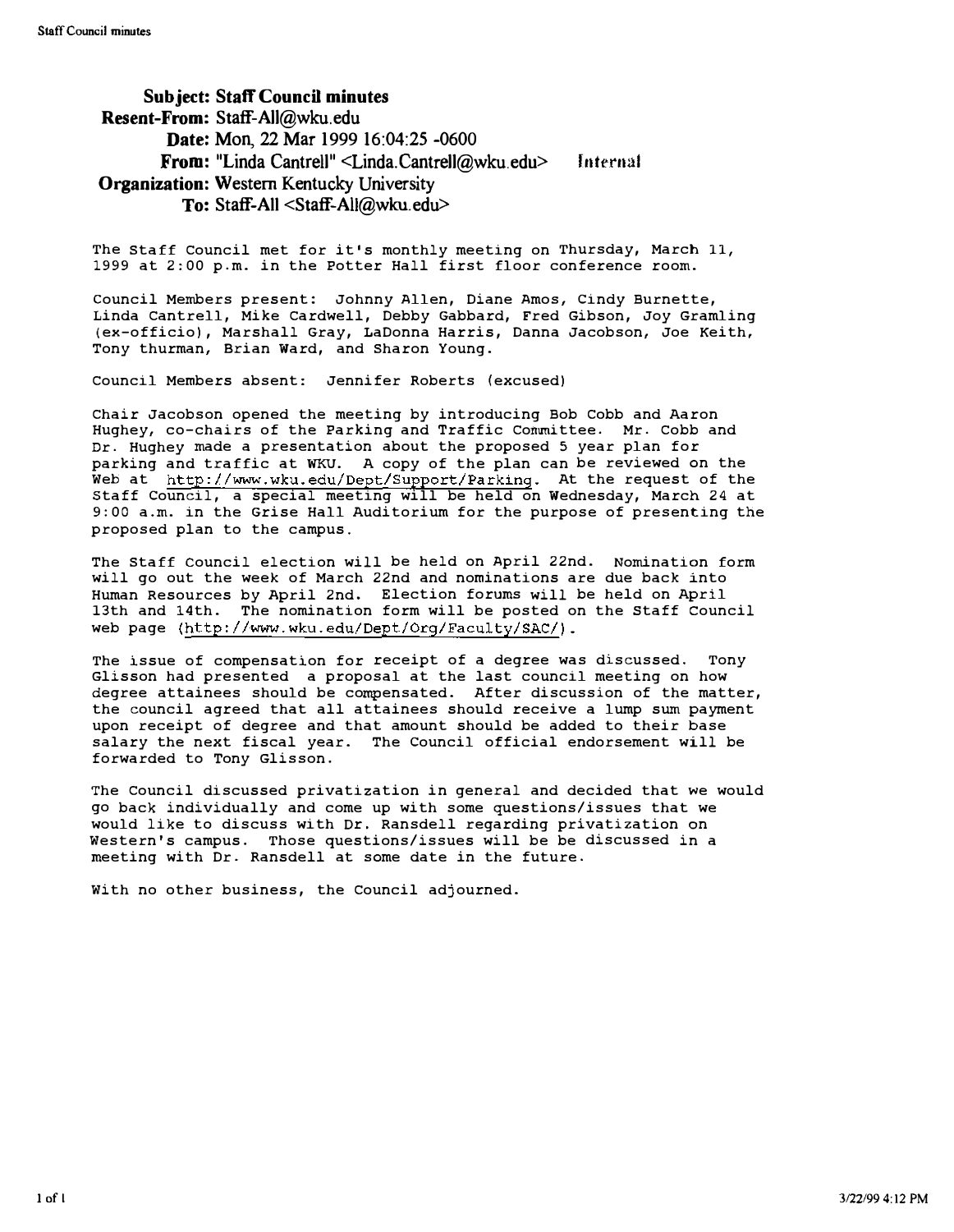The Staff Council held its monthly meeting on Thursday, April 8, 1999 at 2:00 p.m. in the Preston Center conference room.

Council Members present: Linda Cantrell, Fred Gibson, Danna Jacobson, Joe Keith, and Jennifer Roberts.

Council Members Excused: Diane Amos, Cindy Burnette, Mike Cardwell, Debby Gabbard, Marshall Gray, LaDonna Harris, Brian Ward and Sharon Young. Council Members Absent: Johnny Allen and Tony Thurman.

Chair Jacobson opened the discussion concerning the upcoming Staff Council election. The ten council members who's terms are expiring as of June 30, 1999 are as follows:

Johnny Allen, Diane Amos, Mike Cardwell, Cindy Burnette, Fred Gibson, Marshall Gray, Danna Jacobson, Jennifer Roberts, Brian Ward, and Sharon Young.

Seven nominations were received by the deadline to fill the ten vacancies. It was decided that no election would be held since we had nominees to fill each of the four categories. However, this will leave the Staff Council with 12 members rather than 15 members. The election forums scheduled for April 13th and 14th will be cancelled. The seven Staff Council members that will come on the council in July 1999 are as follows:

Secretarial/Clerical: Larissa Young Professional-Service/Support: Marilyn Anderson and Marshall Gray Technical/Skilled/Maintenance: Johnny Allen and Mike Cardwell At-Large: Larry Holder Part-time: Kathryn Jimerson

Chair Jacobson handed out copies of the memo that council members signed concerning the Attorney General Opinion 99-0RD-39. It read:

We the Staff Council agree that Western Kentucky University needs to appeal the Open Records Opinion by the Attorney General. We feel that the disclosure of both Jones' letter of resignation and his settlement agreement, in which findings of misconduct are substantiated, serves the public interest and right to know. Public interest is not served by lurid details.

The Staff Council members listed agree that Western Kentucky University needs to protect any and all parties involved in the grievance and investigative process in order to preserve confidentially for any future complaints. Members not present were Cindy Burnette and Joe Keith. The following council members signed the memo sent to President Ransdell.

Danna Jacobson, Chair Johnny Allen Diane Amos Linda Cantrell Mike Cardwell Debby Gabbard Fred Gibson Marshall Gray LaDonna Harris Jennifer Roberts Tony Thurman Brian Ward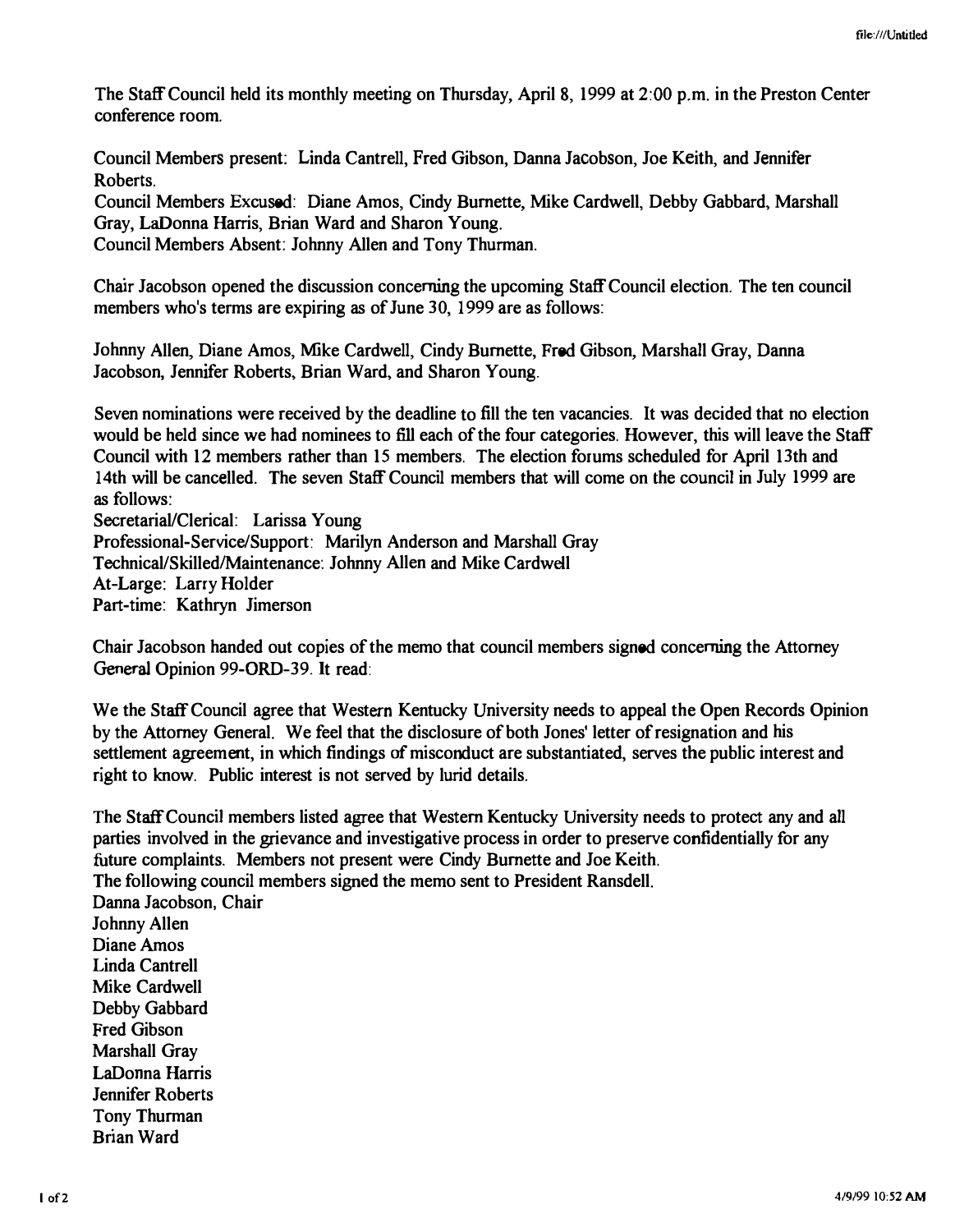### Sharon Young

With no other business, the Council adjourned. İ.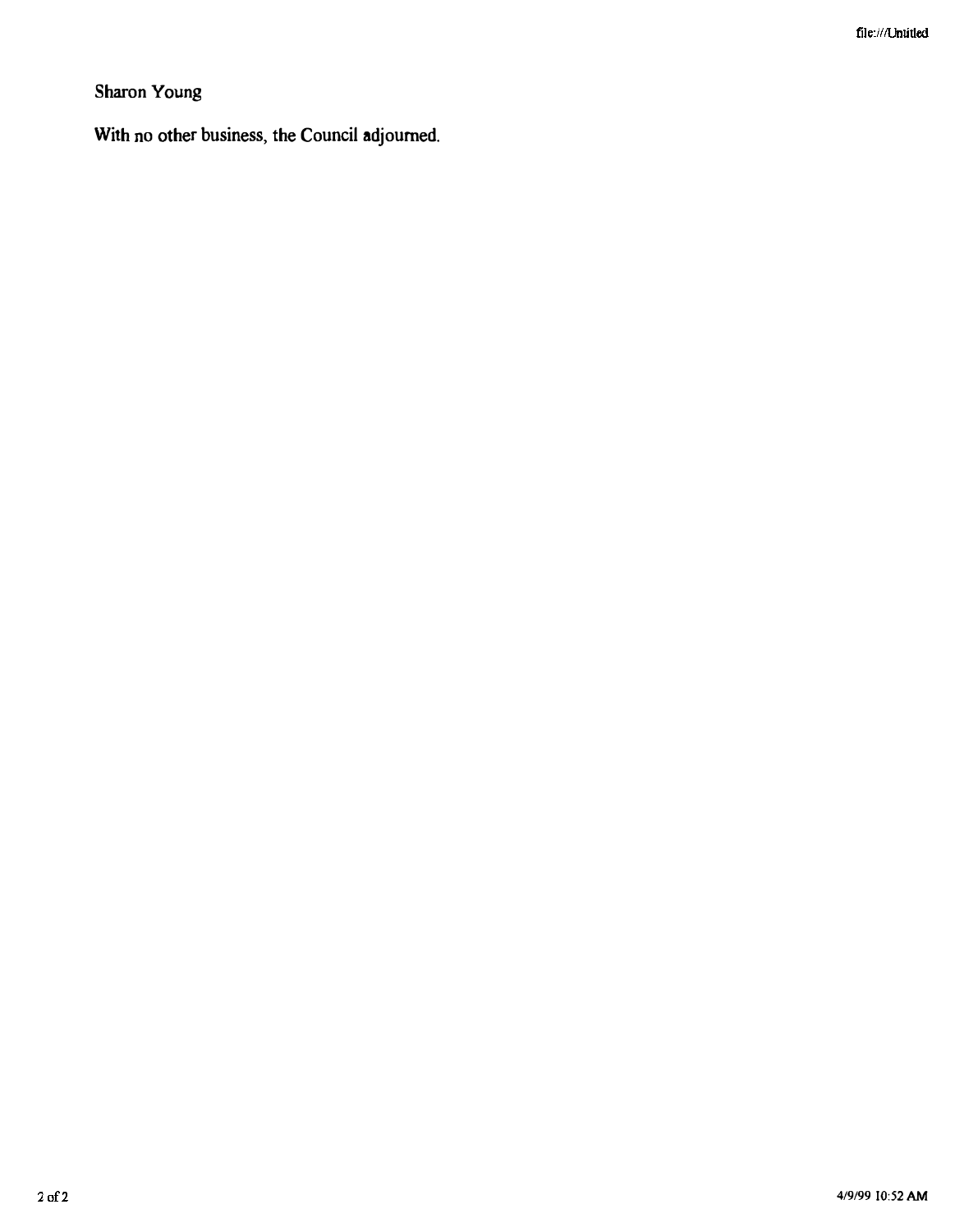SUbject: May Staff Council Minutes Resent-From: Staff-All@wku.edu Date: Thu, 27 May 1999 14:29:39 -0500 From: "Linda Cantrell" <Linda.Cantrell@wku.edu> lniernai Organization: Western Kentucky University To: Staff-All <Staff-AlI@wku.edu>

The Staff Council convened for it's regular monthly meeting on Thursday, May 13 at 2:00 p.m. in the Craig Alumni Center.

Staff Council Members present: Johnny Allen, Diane Amos, Cindy Burnette, Linda Cantrell, Mike Cardwell, Debby Gabbard, Fred Gibson, Joy Gramling (ex-officio), Marshall Gray, LaDonna Harris, Danna Jacobson, Joe Keith, Jennifer Roberts, Tony Thurman, Brian Ward, and Sharon Young.

1. Compensation for Receipt of Degrees: Jim Cummings and Denise Huffinan were present to discuss the cost analysis and tracking difficulty of the payment of receipt of degrees that the Staff Council had previously approved and forwarded to Human Resources. The Staff Council had originally recommended that an employee who had received a degree be paid the lump sum immediately upon receipt of the degree and then that amount also be added to their base salary for the next year's salary recommendations. Ms. Huffinan and Mr. Cummings explained to the group that this recommended method of award is very difficult to track and also causes budgeting problems. The Staff Council was asked to reconsider it's previous proposal of reward of degrees. After some discussion, it was decided that each individual employee who receives a degree will be able to choose the method in which they are compensated. Employees will be able to choose whether to receive compensation in a lump sum OR whether the amount of the compensation is added to their base salary. The compensation of degrees will be awarded on January 1st for degrees received in December, June 1st for degrees received in May, and September 1st for degrees received in August. The Human Resources Policy will be edited to reflect these changes.

2. Carry Over of Vacation Days: The issue of inability to use accrued vacation time by June 30th was brought before the Staff Council. This issue is discussed every year around May and June. The Council will discuss options of dealing with this issue at it's June retreat. Tony Glisson will be invited to the discussion. It is hoped that an alternate plan arranged for use in the future.

4. Recognition of Outstanding Staff: The Council had discussed the possibility of a Staff Recognition Awards program. All WKU staff were surveyed and the responses received indicated that an award program for longevity of service was preferred to outstanding service awards. The Staff Council worked on a recognition of service program for quite some time but in the end, it was not funded. The Council will revisit the possibility of an outstanding staff recognition program at the June retreat. Several council members are going to contact other Universities as well as businesses such as BGMU, WRECC, the City of Bowling Green, the Medical Center, etc. to see how their outstanding employees are rewarded. The Council is hopeful that this can be a joint venture with the Department of Human Resources.

5. WKU Contribution to Employee Health Insurance: WKU is not increasing the contribution for employees' health insurance for the next budget year. The institution contribution will remain at \$156.00 per employee. Should rates increase effective January I, 2000, the possibility of an increase in employee out of pocket expense exists. This possibility will be discussed with Tony Glisson at the June retreat.

6. Student Health Services: There was discussion pertaining to the possible privatization of the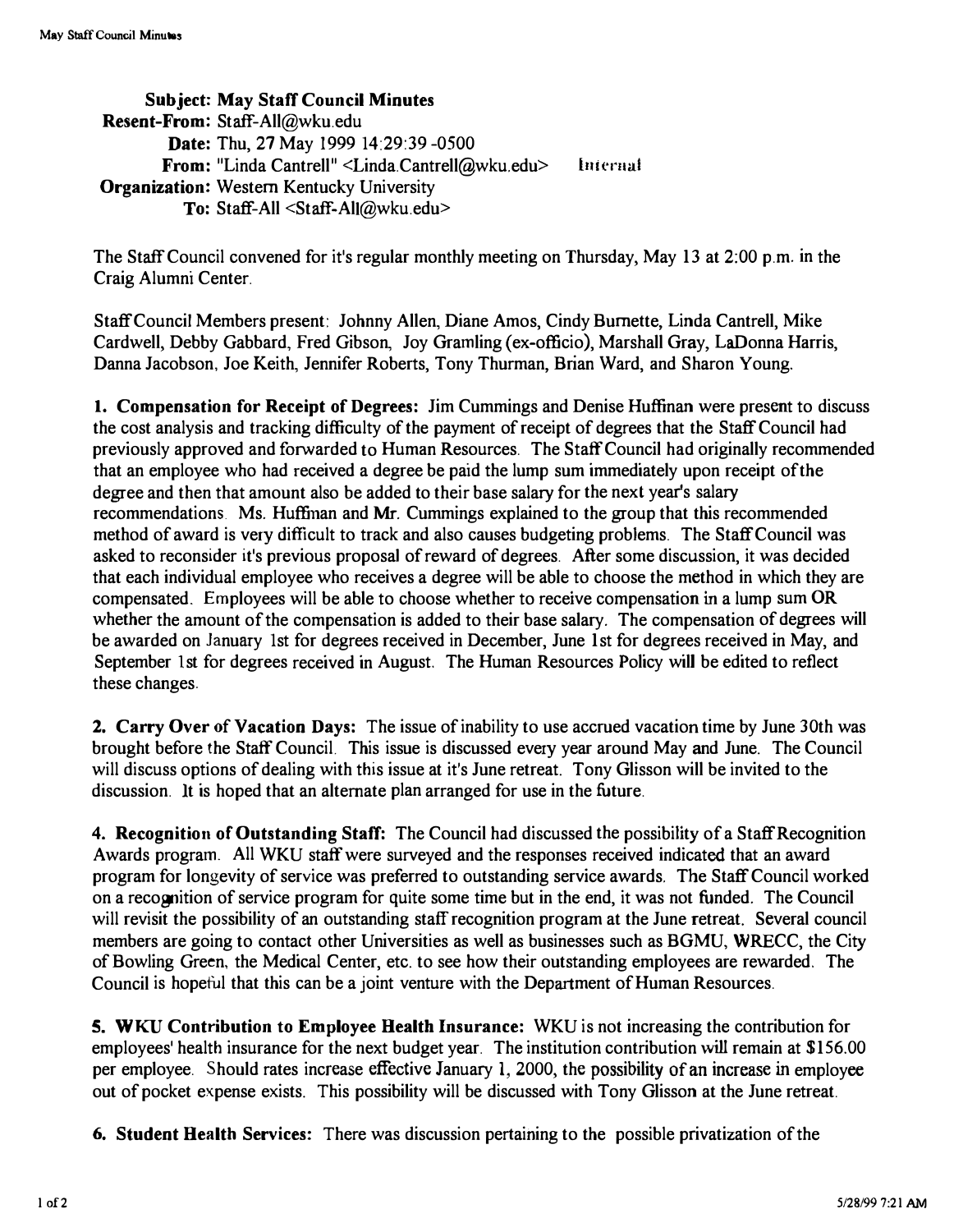Student Health Services. The Student Government Association has recommended that no action be taken until the students come back in August. It was recommended that the Council draft a resolution requesting that the process for privatization be slowed down. The RFP (request for proposal) for the Student Health Services Clinic was issued on May 10, 1999. The proposal receiving date is listed as June 25, 1999. After much discussion, it was decided that the Staff Council would obtain a copy of the RFP for review and also try to schedule a meeting with the Committee overseeing the RFP process. The Council will discuss this item at it's June retreat, after each member has had a chance to review the RFP, No other action on this item was taken at this time.

7. Agenda for June Retreat: Items placed on the agenda for the June retreat include:

- a. Carty over of vacation days
- b. Staff recognition awards
- c. Health insurance (WKU contribution)
- d. By-laws and constitution
- e. Officer election
- f Student Health Service

The retreat will take place on June 8 at Basil Griffin Park. The newly appointed members will be invited to attend the retreat and officer elections for the upcoming year will take place.

With no other business, the meeting was adjourned.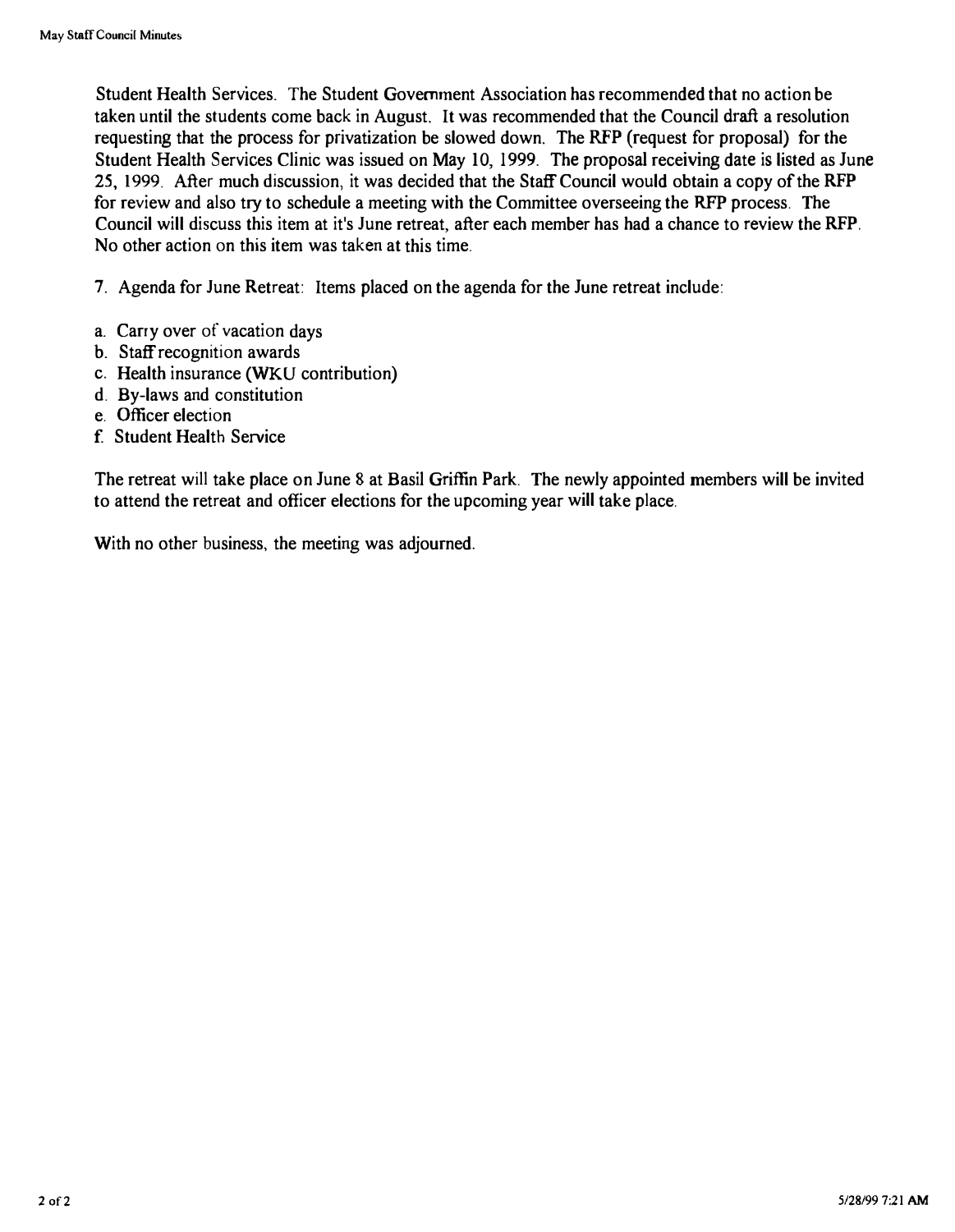Subject: Re: June staff council meeting minutes Resent-From: Staff-AlI@wku.edu Date: Mon, 21 Jun 1999 11:44:20 -0500 From: "Linda Cantrell" <Linda.Cantrel1@wku.edu> Internal **Organization: Western Kentucky University** To: Staff-All <Staff-AlI@wku.edu>

The Staff Council met for it's regular monthly meeting on June 10, 1999 at Basil Griffin Park. The meeting was in the form of a day long working retreat.

Council members present: Jobuny Allen, Linda Cantrell, Mike Cardwell, Fred Gibson, Joy Gramling, Marshall Gray, LaDonna Harris, Larry Holder (new member), Danna Jacobson, Kathy Jimerson (new member), Joe Keith, Jennifer Roberts, and Tony Thurman.

Council members absent: Diane Amos, Marilyn Anderson (new member), Cindy Bumerte, Debby Gabbard, Brian Ward, Larissa Young (new member), and Sharon Young.

1. Constitution and By-Laws: The Council reviewed the existing Constitution and By-Laws and made revisions to reflect the current membership of the Council as well as other changes. After discussion and editing, the motion was made to accept and ratify the Constitution and By-Laws with incorporated changes. The motion was seconded and passed unanimously. The Constitution and By-Laws are posted on the Staff Council web page at: **http://www.wku.edu/staffcouncil** 

Also, it was agreed that Joy Gramling would fill the vacancy left by Mike Cardwell. Mr. Cardwell is leaving the University's employ and will be unable to fill his term. Ms. Gramling will be a voting member for the remainder of Mr. Cardwell's term.

2. Review of Draft Human Resources Policies: Tony Glisson and Brenda Keith from the Department of Human Resources were present to answer questions regarding several draft human resources policies. The Staff Council expressed its concern on several matters and those revisions were made to the policies. The draft policies will now be presented to the Administrative Council for approval.

3. Officer Election: Due to the number of absences., the officer election was postponed until the July meeting. Chair Jacobson will attend and convene the July meeting until a new Chair is elected and in place.

4. Student Health Service: It was agreed that the Staff Council would take no further action on this item until more information was received.

5. Fall Break Brunch: The Council was in agreement that it would sponsor Fall Break Brunch again this year. The Homecoming theme will be tied into Fall Break Brunch.

6. Staff Recognition Awards: Several members carne back with information they bad gathered from various organizations around Bowling Green regarding staff recognition awards. The Staff Council will be working with the Department of Human Resources to possibly institute a Staff Recognition Awards program. A sub-committee was appointed to suggest criteria and awards.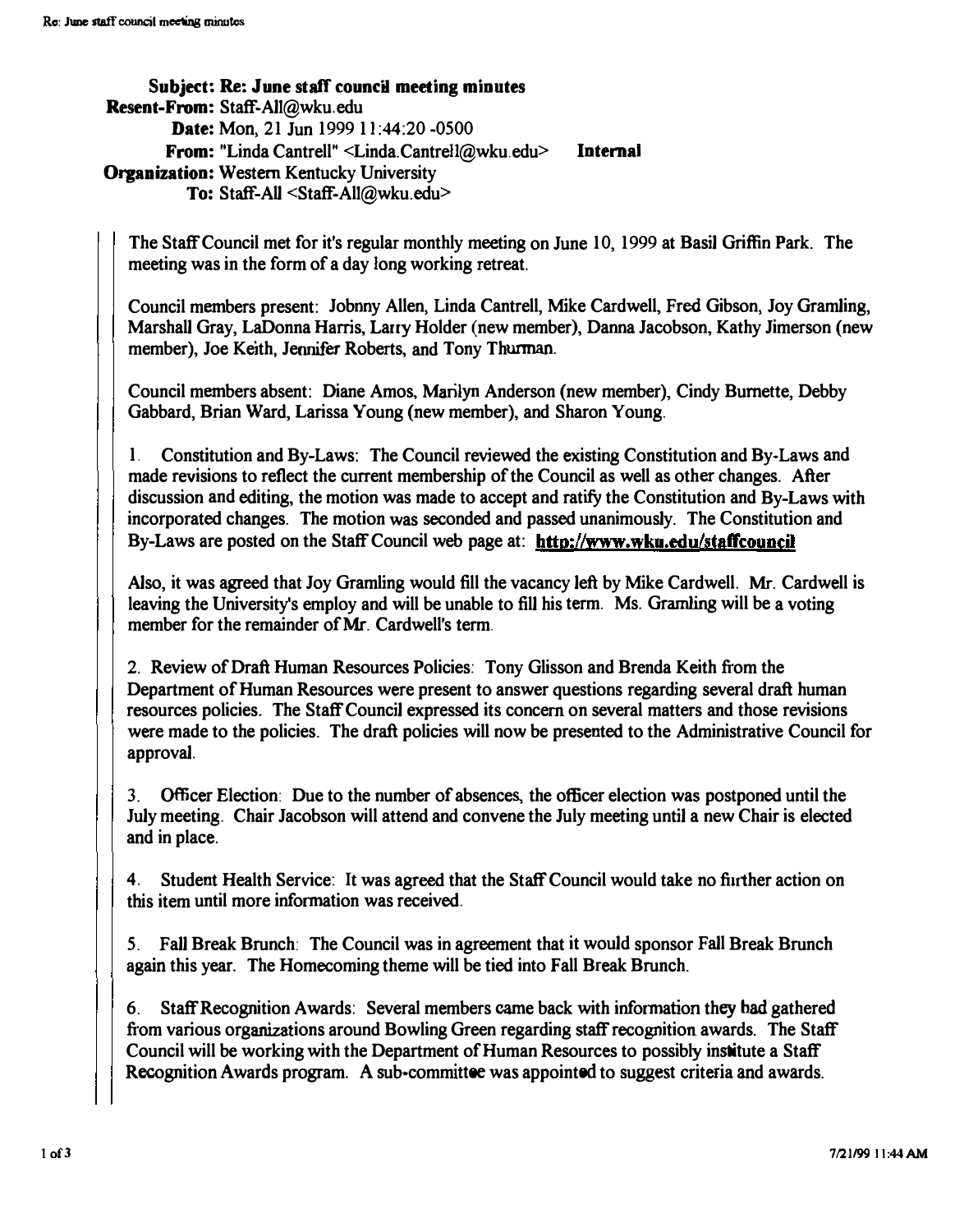7. Staff Council membership for 1999-2000: The membership for the 1999-2000 Staff Council is:

Johnny Allen Facilities Management Physical Plant 7 45-3253 Term Expires 6/30/00

Marilyn Anderson Ogden College Dean's Office 105 Thompson Complex Central Wing 745-4448 Term Expires 6/30/01

Linda Cantrell Information Technology 203 Wetherby Administration Building 745-6514 Term Expires 6/30/00

Debby Gabbard University Libraries 101 Cravens Graduate Center 745-2904 Term Expires 6/30/00

Marshall Gray Postal Services 127 Downing University Center 745-6185 Term Expires 6/30/01

LaDonna Hams Office of the Provost and VP for Academic Affairs 239 Wetherby Administration Building 745-5468 Term Expires 6/30/00

Larry Holder Facilities Management Physical Plant 7 45 -3253 Term Expires 6/30/01

Kathy Jimerson WKYU-TV 153 Academic Complex 745-2400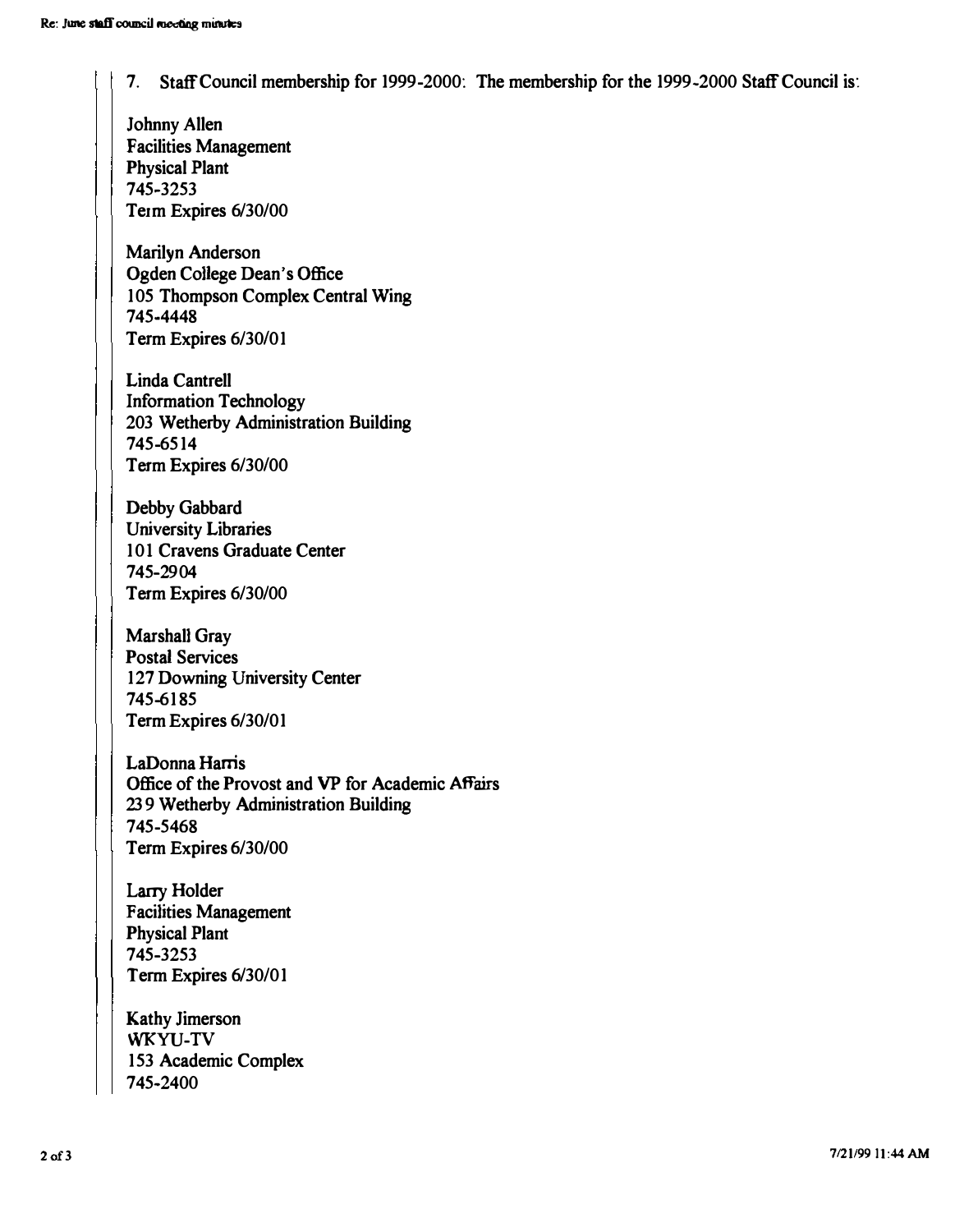Term Expires 6/30/01

Joe Keith Facilities Management Physical Plant 745·3253 Term Expires 6/30/00

Tony Thurman University Libraries - Kentucky Museum Kentucky Building 745·6259 Term Expires 6/30/00

Joy Gramling, Staff Regent (currently serving out Mike Cardwell's term) Facilities Management Physical Plant 745·3253 Voting Term Expires 6/30/00

Larissa Young Football 143 Smith Stadium 745·2984 Term expires 6/30/01

Many thanks to those members who will be rotating off of the Council. Your dedication and hard work is much appreciated!

With no other business, the retreat was adjourned.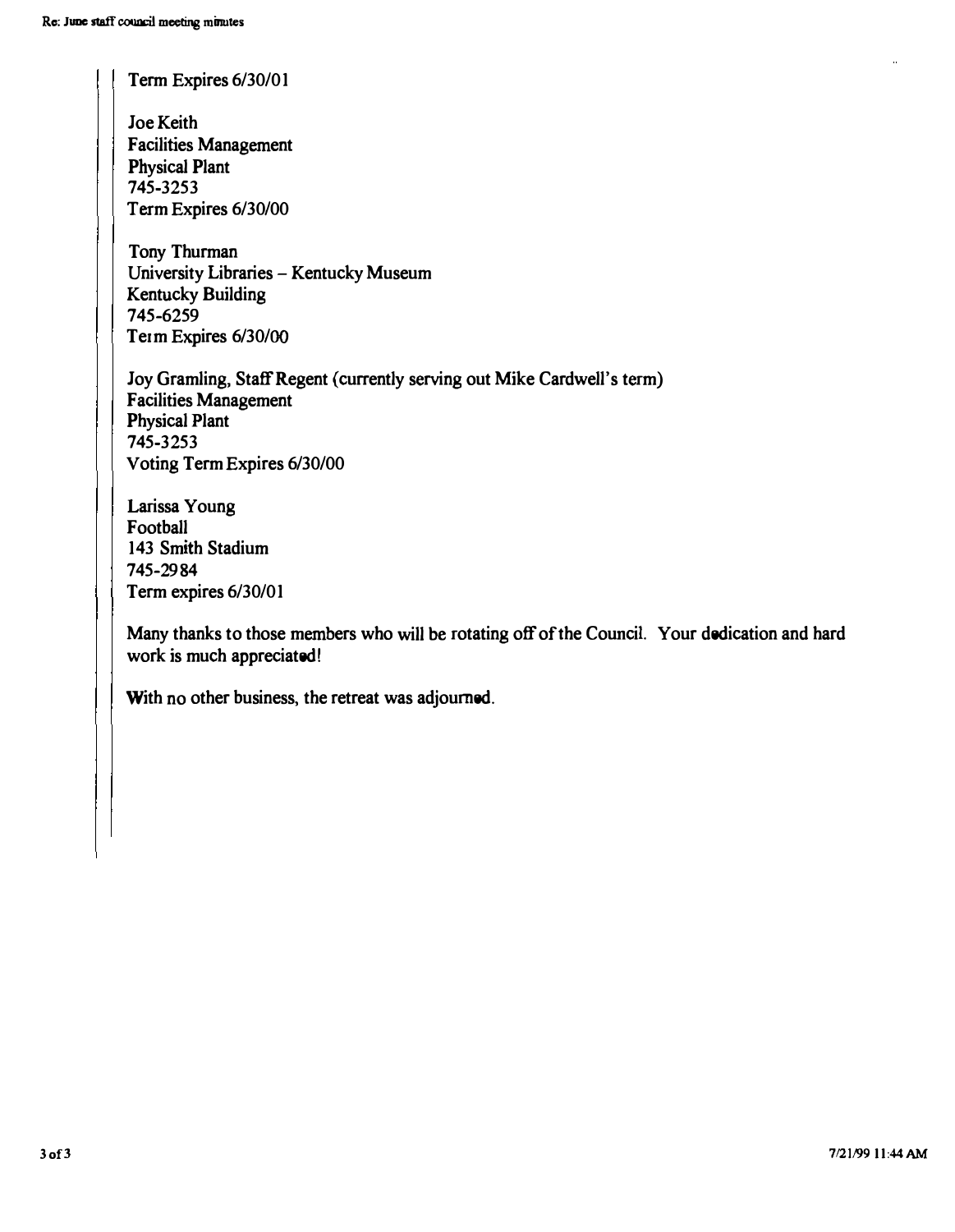SUbject: July 1999 Staff Council Meeting Resent-From: Staff-All@wku.edu Date: Tue, 20 Jul 1999 12:40:53 -0500 From: "Kathy Grover" <Kathy.Grover@wku.edu> **Organization: Western Kentucky University** To: Staff-All <Staff-All@wku.edu> Internal

The Staff Council met for it's regular monthly meeting on July 8, 1999 in the second floor conference room of Wetherby.

Council members present: Johnny Allen, Marilyn Anderson, Linda Cantrell, Joy

Gramling, Marshall Gray, Larry Holder, Dana Jacobson, Kathy Jimmerson, Joe Keith, and Tony Thurman.

Council members absent: Debby Gabbard, LaDonna Harris, and Larissa Young

1. Officer election for 99-00 term. Chair Jacobson attended and convened the

July meeting until a new Chair was elected. The newly elected members for the 99-00 term are: Chair: Linda Cantrell, Treasurer: Marshall Gray, and Secretary: Kathy Jimerson.

2. Determination of meeting day and time. Council members agreed to meet the first Thursday of each month at lOAM. Each Council member agreed to host a meeting. In August, Johnny Allen, Joe Keith and Larry Holder will host the meeting. Tony Thurman will host the September meeting. Marshall Gray will host

the October meeting. JOy Gramling will host the November meeting, Linda Cantrell will host the December meeting.

3. Constitution and By-Laws: The Council reviewed the existing constitution and By-Laws and made revisions. After discussion and editing, the

motion was made to accept and ratify the constitution and By-Laws with incorporated changes. The motion was seconded and passed unanimously. The Constitution and By-Laws are posted on the staff Council web page at: http://www.wku.edu/staffcouncil

4. Fall Break Brunch: The Council selected sub-committees to coordinate the Fall Break Brunch scheduled in October of 1999. The Prize committee--Marilyn Anderson, Joe Keith and Larry Holder. Food--Joy Gramling and Linda Cantrell. Publicity--Marshall Gray. Decorating/Entertainment--Tony Thurman and Kathy Jimerson.

Linda Cantrell will check on budget restraints and date and also will check with President's office regarding agreement to sponsor the Fall Break Brunch.

5. Staff Recognition Awards: Joy Gramling, Linda Cantrell, Marshall Gray and Joe Keith will propose job classifications and criteria to receive Staff Recognition Awards. This proposal will be presented at the next meeting. Also they will meet with Tony Glisson, Human Resources Director to discuss implementation of this program.

6. Part-time Discussion: To communicate with all the permanent part-timers,

the Council agreed that the new Banner system will contain accurate records of

all the permanent part-timers working at WKU. For now, possiblY someone in networking can help build a mailing list for the part-time staff. Kathy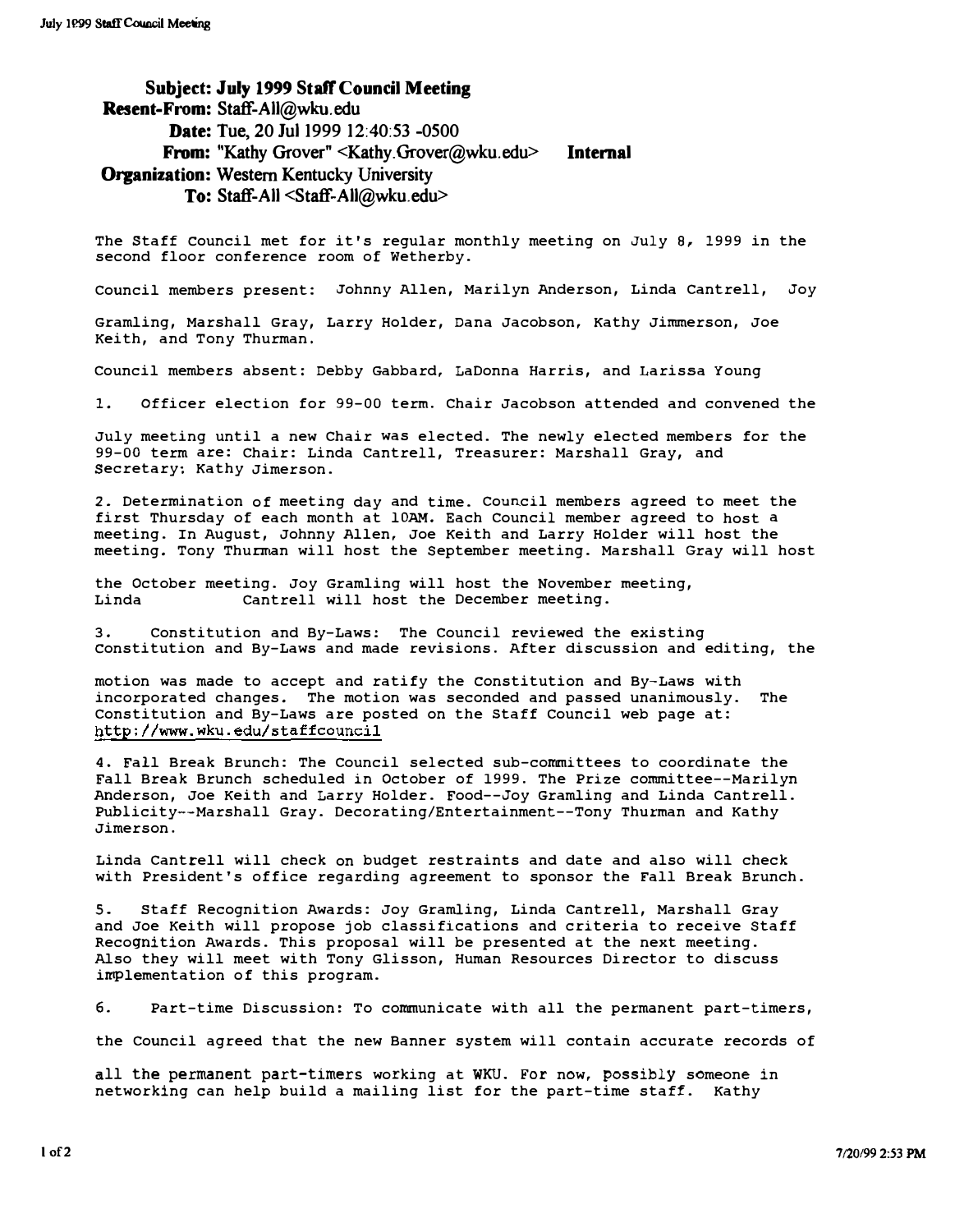Jimerson is looking into this.

7. "Leadership Western": Leadership western is designed to provide staff members with an opportunity to expand their personal leadership skills. The Council agreed to review and read a proposal and at the next Council meeting in

August, to discuss the possibility of instituting this program.

8. A. Appraisal and Performance Evaluations. A discussion about appealing a performance evaluation. Evidently, WKU does not have a formal appeal or an avenue for a grievance procedure. This will be discussed further at the next Council meeting in August.

8. Student Health Services. Council members will continue to review and discuss the proposed Student Health Services privatization.

With no other business, the meeting was adjourned.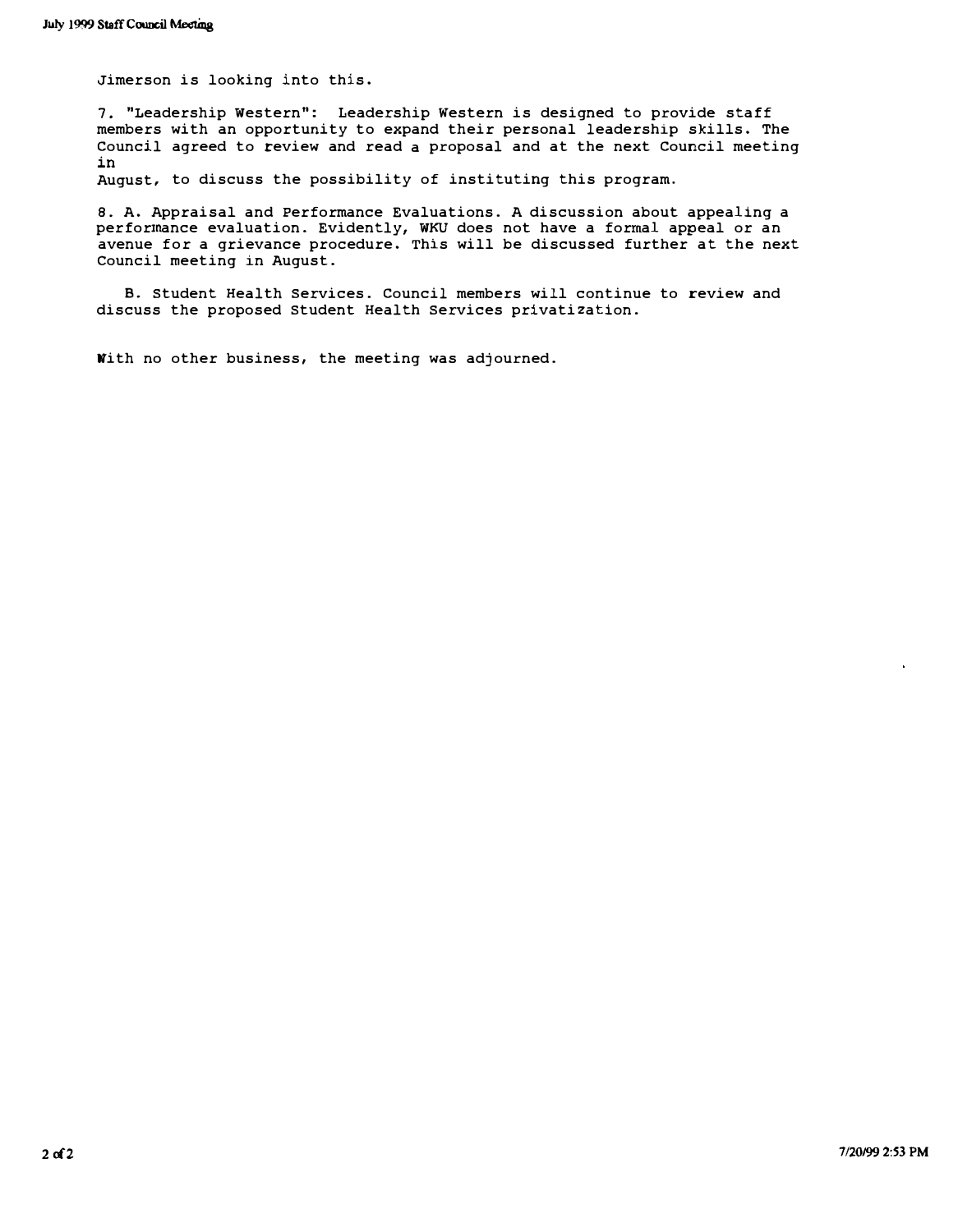# Staff Council Minutes 08/05/99

The Staff Council met for it's regular monthly meeting on Thursday, August 5, 1999 in the Facilities Management Conference room.

Council members present: Johnny Allen, Marilyn Anderson, Linda Cantrell, Joy Gramling, Marshall Gray, Kathy Jimerson, Joe Keith, LaDonna Harris, and Larissa Young.

Council members absent: Debby Gabbard, Larry Holder and Tony Thurman.

1. Constitution and By Laws. There was a discussion concerning whether the Staff Regent should be a voting member. If the Staff Regent is a voting member-is this a conflict of interest, when the Council is short of members? The Staff Council agreed that the Constitution should be revised to be consistent with the By-laws. The Staff Council Constitution, Article IV, Section 6 should read:

Staff Regent representative is an ex-officio member of Staff Council with no voting privileges, with the exception of an occurrence of multiple vacancies, (refer to By Laws, Article I, Section V, Item  $D$ ).

After discussion and editing the motion was made to accept and ratify the Constitution and By-laws with the incorporated changes. The motion was seconded and passed unanimously. The Constitution and By-laws are posted on the Staff Council web page at: http://www.wku.edu/staffcouncil

2. Fall Break Brunch. Dr. Ransdell approved the Fall Break Brunch. The event will be held October 7, 1999, in the Downing Center from 9 a.m.-11 a.m. Also sub-committees gave an update on publicity, decorating, entertainment, and the food menu. When the Staff Council meets in September all plans and logistics for the Fall Break will be finalized.

3. Staff Recognition and Staff Service Awards. Human Resources agree that a Staff Recognition Awards Program is an excellent idea. The Staff Council will begin writing a draft proposal in September/October, 1999.

4. Staff Regent Report: Joy Gramling reported on the Board of Regents retreat and quarterly Board meeting. Topics included a progress report on the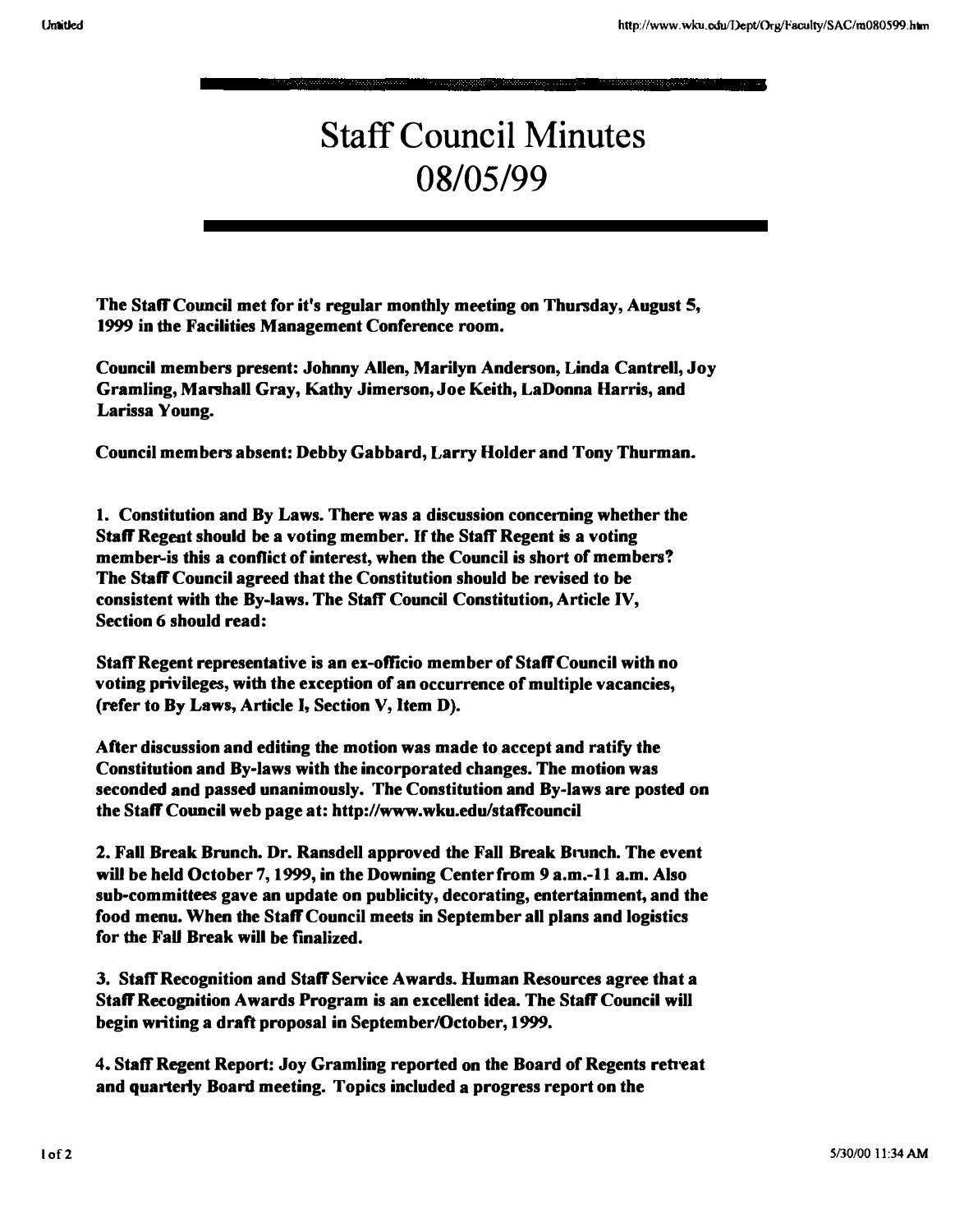strategic plan, fund-raising, tuition issues, privatization, residence hall renovation, the approval of Journalism as a program of distinction, a new Research Foundation, and an update on Title IX compliance.

5. Part-time Discussion! The Council agreed that regular part-timers should be involved in the affairs on campus. All members agreed that communication with the regular part-timers is the key. The Staff Council will discuss at their September meeting the best method to contact aU regular part-timers and propose steps in getting and keeping the part-timers involved.

6. "Leadership Western": Leadership Western is designed to provide staff members with an opportunity to expand their personal leadership skills. The Council agreed to review the possibility of instituting this program in November, 1999.

With no other business, the meeting was adjourned and the next meeting will convene on September 2, 1999, Thursday at 10 a.m.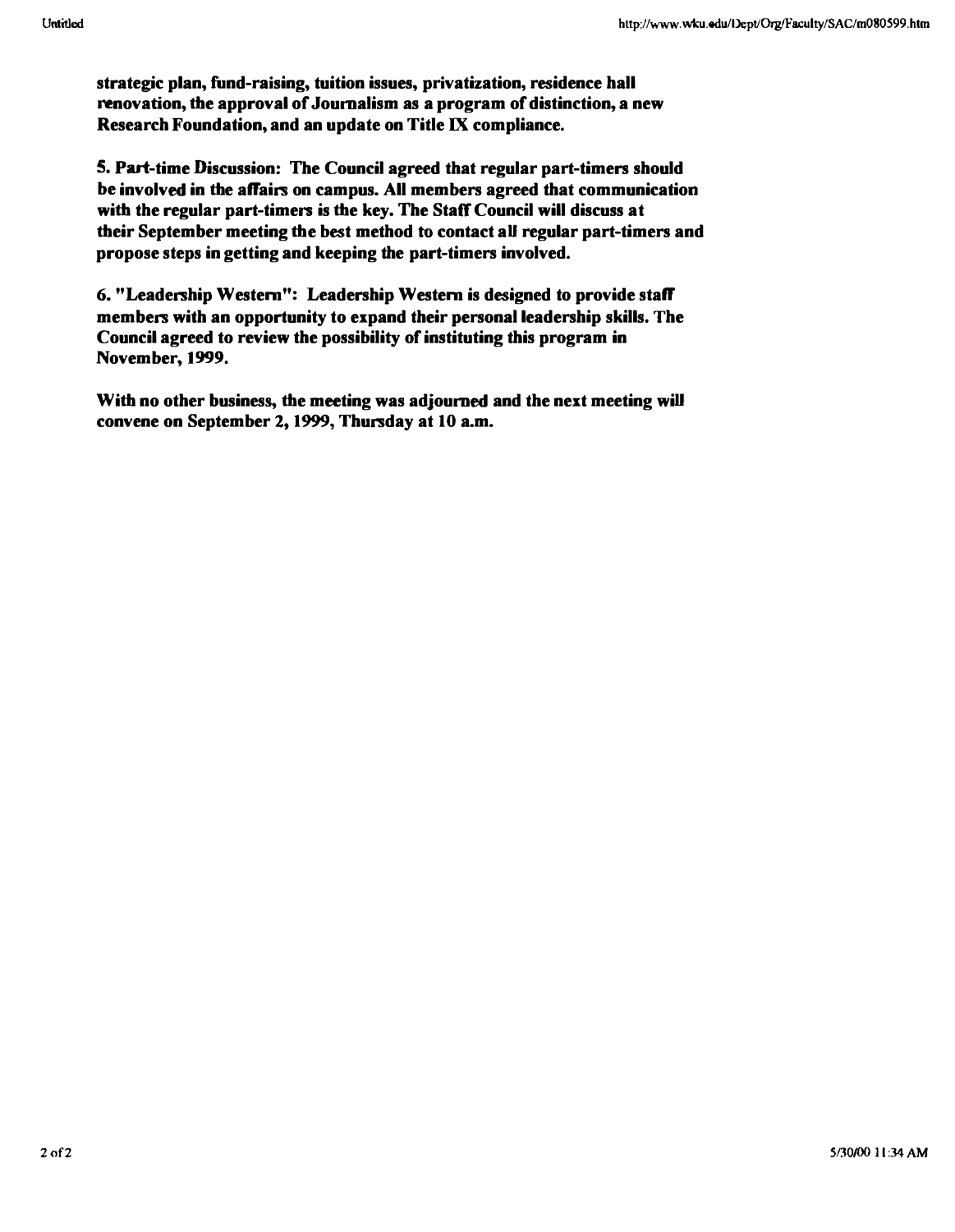## Staff Council Minutes 09/02/99

Tbe Staff Council met for it's regular monthly meeting on Thursday, September 2,1999 in D.U.C., Room, 226.

Council members present: Johnny Allen, Marilyn Anderson, Linda Cantrell, Debby Gabbard, Marshall Gray, Kathy Jimerson, Joe Keith, LaDunna Harris, and Larissa Young and Tony Thurman.

Council members absent: Larry Holder and Joy Gramling

1. Draft Sick Leave Policy. Brenda Keith, Manager of Benefits/Compensation, introduced a proposed leave sharing policy, which was discussed at length by the Council. Ms. Keith took the comments of the Council and will incorporate those comments into the policy. The Council will finalize this pOlicy at the next meeting and it will subsequently be submitted to the Administrative Council for approval.

2. Homecoming '99. Guest, Jill Blythe, Co-chair of the Homecoming Committee, passed out schedule of events for Homecoming week. She encouraged staff council members to take note of the Office Decorating Contest during Homecoming week. Prizes will be awarded for various categories. This contest is a great opportunity to show campus spirit which will generate excitement amongst faculty, staff and students. The Fall Break Brunch will serve as the Homecoming kick-off for campus. The Homecoming Committee will sell Homecoming T-shirts at the Fall Break Brunch and will also have Homecoming schedules and Office Decorating Contest niles to pass out. Homecoming Week activities will take place October 18-24, 1999.

3. StaffRecogoition Awards. A subcommittee has drafted program guidelines for the Employee Excellence awards. These guidelines were submitted to the full Council for consideration and will be voted on at a future meeting. After the program is approved by the Council, a subcommittee will be formed to formulate guidelines for the selection committee to follow. The Staff Council will look at awards in the following categories: Administrative Support, Building Services Attendants, Facilities Management/Skilled, & Professional..

4. GED \$200 Award. The question had been asked if the 5200 award for the receipt of a GED could be paid separately from the regular payroll check. Jim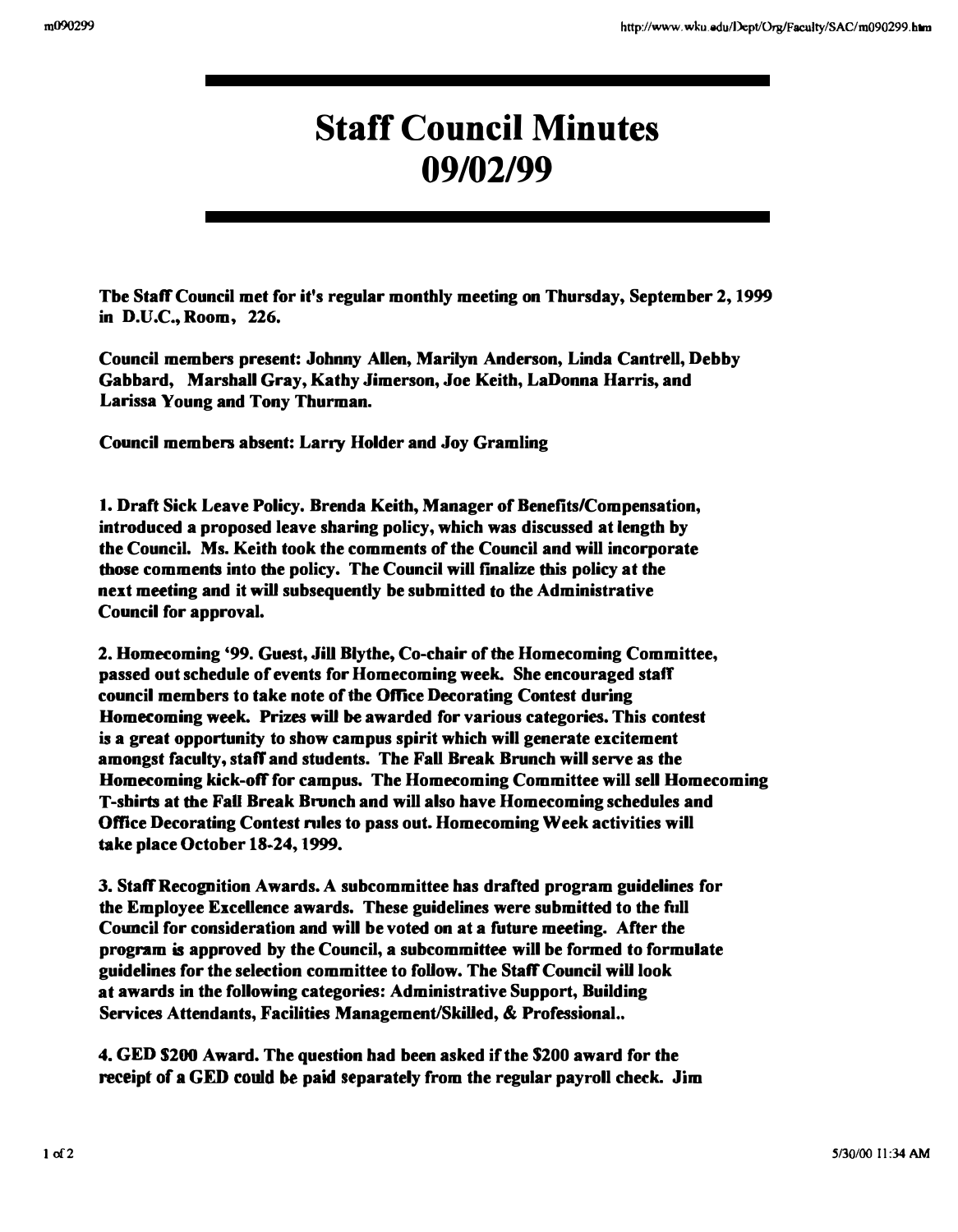Cummings, Manager of Payroll and Tax Compliance has advised the Council that the GED award must be included in the employee's payroll check and taxed accordingly. This follows the policy for all receipt of degree payments.

5. Fall Break Brunch, October 7, 1999 from 9 a.m.-11 a.m. The Council sub-committees finalized the arrangements for entertainment, door prizes, and the menu. The Council agreed to meet briefly in two weeks for a final update.

With no other business, the meeting was adjourned and the next regular meeting will convene on September 30, 1999, Thursday at 10 a.m.

The Staff Council Minutes, Constitution and By-laws are posted on the Staff Council web page at: http://www.wku.edu/staffcouncil

### **Back to Staff Council Minutes**

="""='-.-,..,,,,,,,. ........ . ""==,,,.-.. "'='�=�==

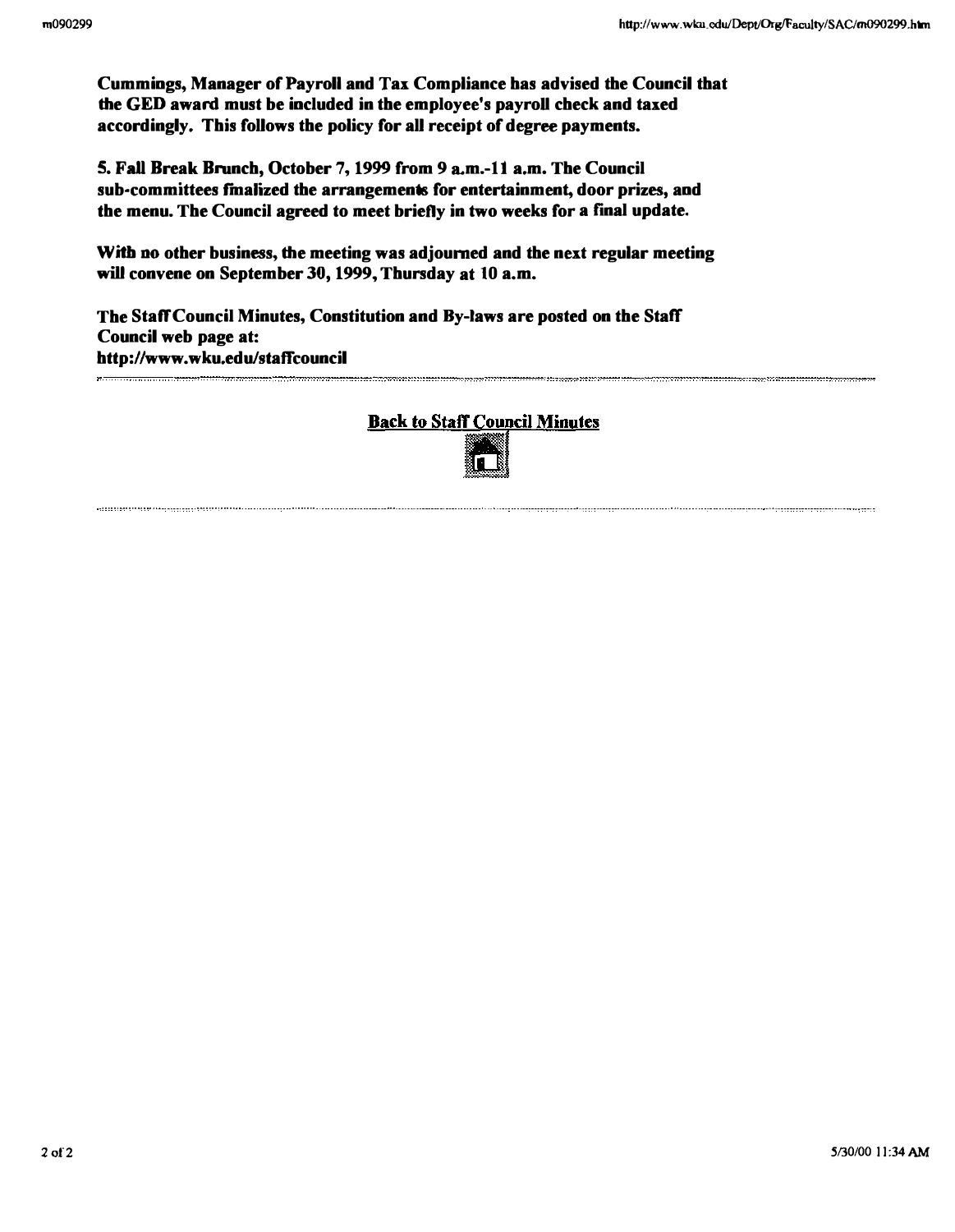# Staff Council Minutes 10/14/99

The Staff Council met for its regular monthly meeting on Thursday, October 14, 1999 in WAD Second Floor Conference Room.

Council members present: Linda Cantrell, Debby Gabbard, Marshall Gray, Kathy Jimerson, Larissa Young, Joy Gramling, Joe Keith aod Tony Thurman.

Council members absent: Johnny Allen, Marilyn Anderson, and LaDonna Harris.

1. Fall Break Brunch Wrap-up: Over 600 WKU employees attended the Fall Break Brunch, October 7, 1999 from 9 a.m. -11 a.m. The Staff Council received very positive feedback from all attendees. A special thanks to all our sponsors and participants, and volunteers.

2. Awareness of Special Needs: The Staff Council members will meet with the Director of Disability Services in November to discuss what is already in place for students and others with special needs. The council will make suggestions as to what can be done in the future to improve the situation of anyone on campus with special needs.

3. Lack of Staff Representation on the University Senate: The Council discussed the University Senate, which is in the process of being developed by a Faculty Governance Committee. Some concerns have been raised that the name 'University Senate' implies that staff is included in this stmcture. The draft charter of the University Senate (which is available on the Faculty Senate web page) does not include staff in any role at the present time. These concems have been brought to the attention of the Faculty Governance Committee and the Council will be exploring ways for faculty and staff to work together on common issues in the future.

4. Chief of Police Candidates Open Fomms: The Staff Council would like to encourage aU staff to attend the open fomms being held to meet the candidates for Chief of Police. The information on the fomms is as follows:

Jerry Wells-Monday, October 18th 2:30PM Room 100, Garrett

Scott Sbelton-Monday, October 25th 9:30 AM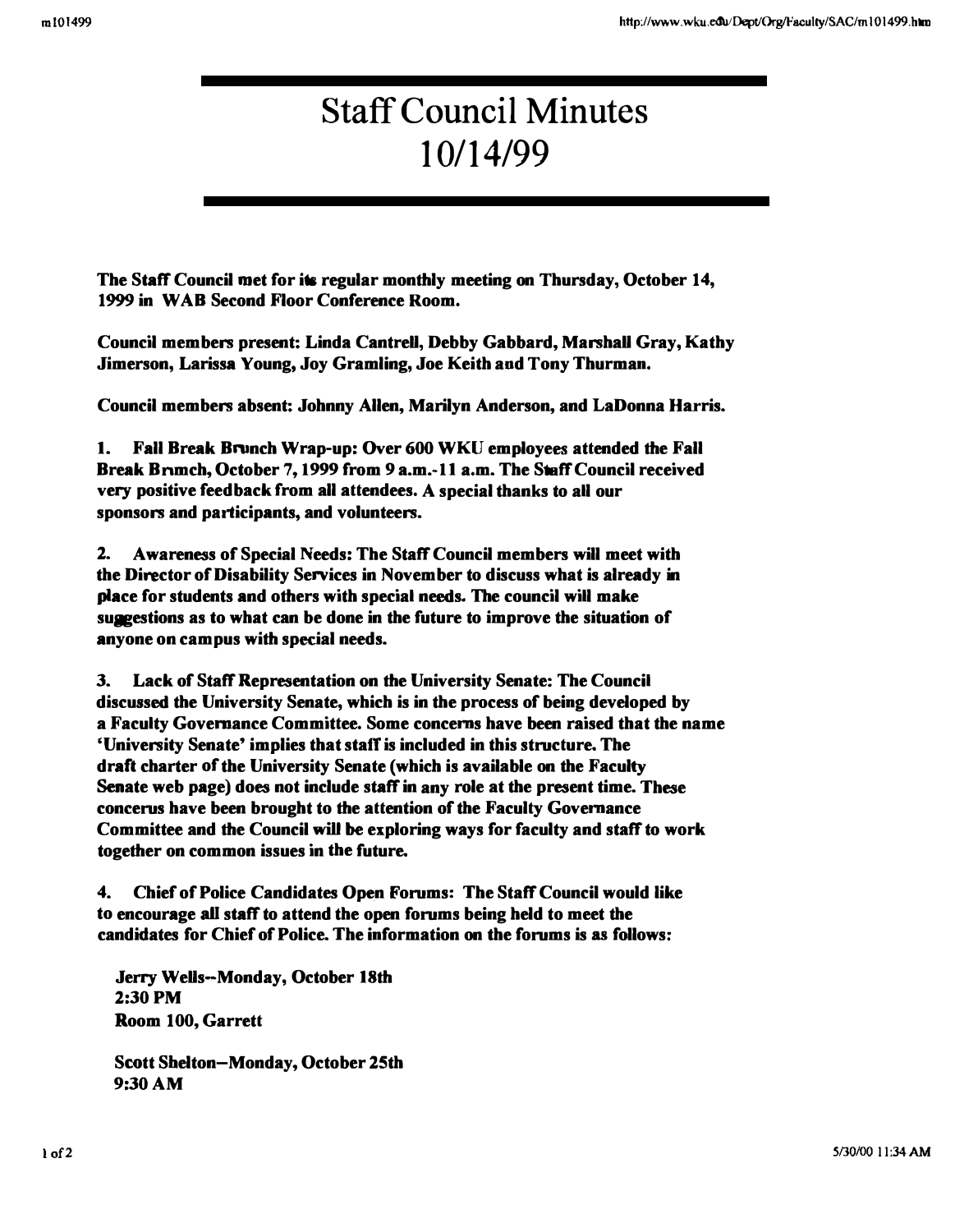Room 100, Garrett

Mari Harris-Thursday, October 28th 9:00AM Room 100 Garrett

Robert Deane-Thursday, October 28th 2:30PM Room 100, Garrett

5. Staff Excellence Awards: The Council sub-committees will be prepared to discuss how to initiate this program at the next meeting. The Council will discuss the arrangements with the Human Resources Director, Tony Glisson, to discuss implementation of this program.

6. Crosswalk Recommendation: The Staff Council discussed tbe need for cross walks in a few major walking traffic areas of the University. Recommendation for the placement of a cross walk on Alumni Drive at the entrance of the Service One Credit Union parking lot entrance and also on Normal Drive in front of Cravens will be forwarded to the Parking and Traffic Committee for them to handle as tbey deem appropriate.

7. Resignation: Larry Holder has ofticiaUy resigned from the Staff Council, effective immediately.

8. Patricia Kaye Cantrell was in an automobile accident this summer which bas left her permanently paralyzed and confmed to a wbeel chair for the rest of her life. She was working for Facilities Management as a building service attendant in Diddle Arena before the accident. A fund has been set up at Service One Credit Union to collect money for a van that can accommodate a wheel chair and other needed medical equipment. Donations are now being accepted for the Patricia Kaye Cantrell medical fund at Service One Credit Union.

With no other business, the meeting was adjourned and the next regular meeting will convene on November 4, 1999, Thursday at 10 a.m.

The Staff Council Minutes, Constitution and By-laws are posted on the Staff Council web page at: http://www.wku.edu/staffcouncil

,.···.······ .... ·.··· .... ··:, .. :w,.: .. ,.·,··············· .....• , ••... \_ ...... , ........... \_ ..•...........

Back to Staff Council Minutes

. , .. .......... .. ... " ............ " .......... .



::'::::::::""'''":,:,'''''','''''''''',,.::,,, .....•••••.............. ,.,::::"."., ... ,.:.,., :.: ....................... :::: .... ...... . . .... . -."" ....... ""::"::::,,,.,,.- ........... ,,:,,: ..... , ........ ,.,.,,",,::::.::, ....... .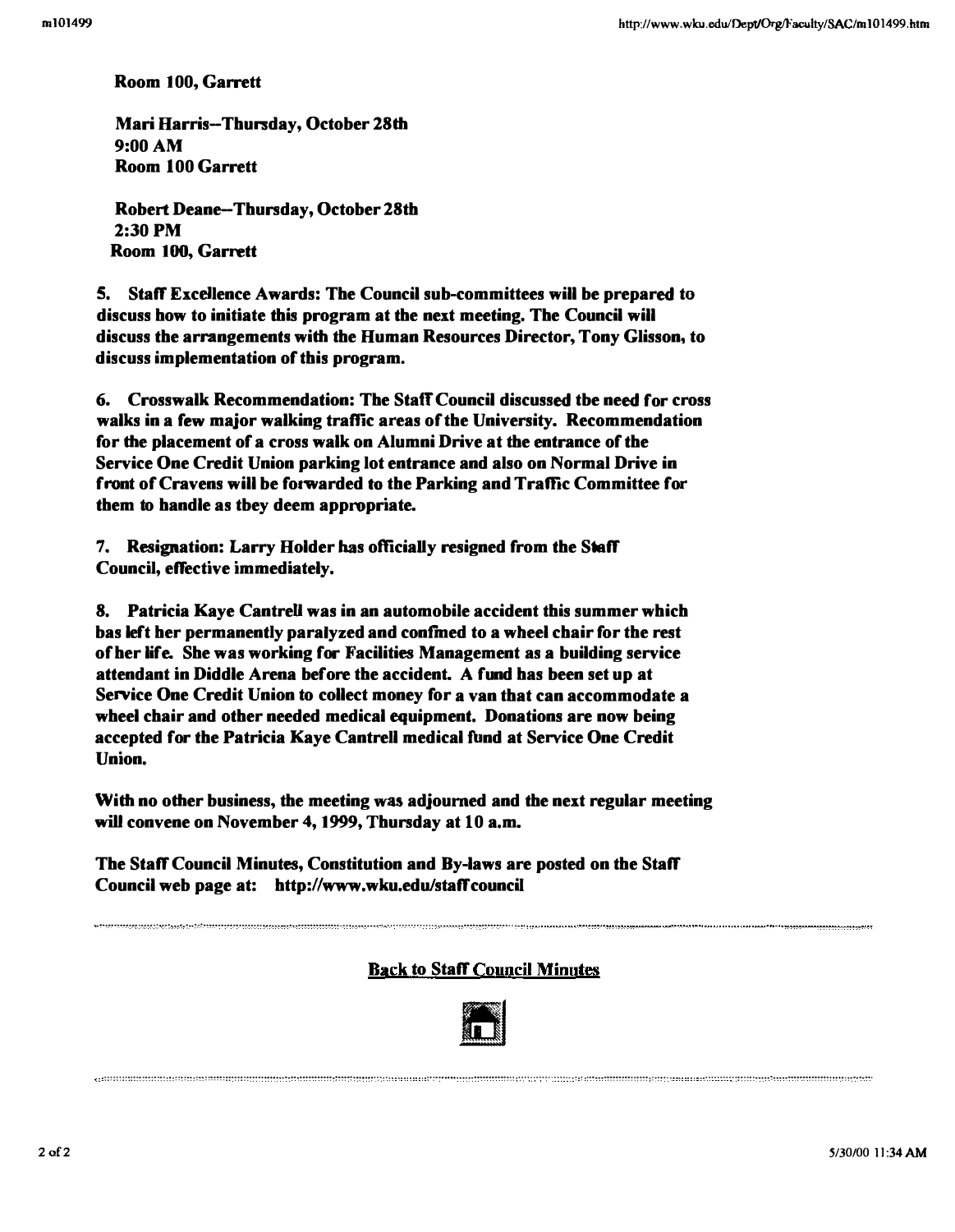## Staff Council Minutes 11/02199

The Staff Council met for its regular monthly meeting on Thursday, November 2, 1999 in the Facilities Management Conference room.

Council members present: Tony Thurman, Kathy Jimerson, Linda Cantrell, Joy Gramling and Debby Gabbard.

Council members absent: Johnny Allen, LaDonna Harris, Marshall Gray, Marilyn Anderson, Larissa Young.

1. Awareness of Special Needs: The Staff Council members met with Michael Southern, (Student Disability Services). Michael discussed what is being done at present and what will be done in the future to improve the services provided for those with special needs or disabilities. Some topics addressed in the meeting:

Maps-identify accessible areas in pamphlet form; distribute maps to every building coordinator. Another option is to have the maps posted on the Internet.

Internal Bus Shuttle-This service can also be used by those with special needs for easy access to other buildings on campus.

Michael Southern will present the suggestions of the Council to the ADA Advisory Committee. This committee meets every second Thursday at 2PM in the Potter Conference Room.

2. Employee Awareness of Agenda Itemsl: The Council discussed the idea of creating a link to our current web page for employees to review the agenda before each monthly meeting, and send any comments via  $E<sub>z</sub>$ mail. This avenue of communication will be discussed and finalized at our December staff meeting.

3. University Senate: The Staff Council discussed rotating one member each month to serve as a liaison with the Senate. The rotating member would be in a position to keep the Council up-to-date on matters that may need further discussion. This item will appear 00 the Agenda of the Staff Council next month for a vote.

4. Feminine hygiene products and trash receptacles in all women's